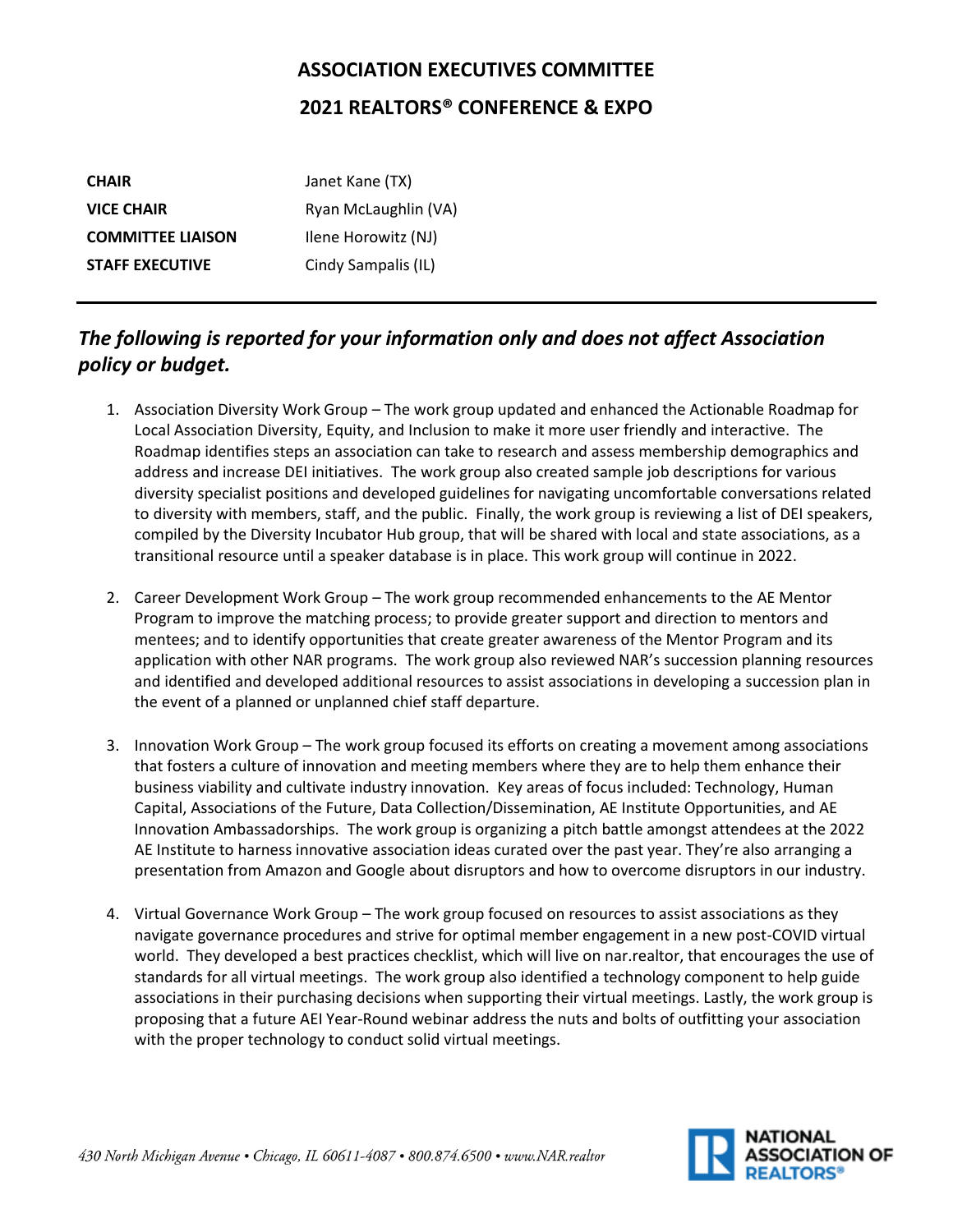- 5. AE Institute Advisory Board –The 2022 AE Institute is March 11-14 at the Hilton Hotel in Atlanta, Georgia. Registration opens Wednesday, December 15 at 12:00 noon CST. The AE Institute Advisory Board is creating networking opportunities that will make you feel like it hasn't been three years since our last live AEI. In addition to education sessions covering topics like MLS, leadership development, and Core Standards, NAR CEO Bob Goldberg will host a Welcome Lunch, and NAR Chief Economist Lawrence Yun will provide an Economic Update. NAR's Legal Seminar for AEs will be a part of the 2022 AEI program and will include General Counsel Katie Johnson's Legal Update.
- 6. Recommendations and Recognition Advisory Board The advisory board awarded the following awards. AE Leaders of Tomorrow Young Professional Award: . Justin Landon, RCE, Lexington-Bluegrass Association of REALTORS®, KY. The award recognizes an AE young professional who has fostered greater involvement and increased professionalism among his or her YPN peers and REALTOR® members. Justin will be formally recognized at the 2022 AE Institute.

William D. North 2022 AE Institute Scholarships:

- . Susan Cenotti, Lassen Association, CA
- . Debra Haislet, REALTORS® Commercial Alliance of Orange County, CA
- . Tammy McBroom, Heart of Georgia Board, GA
- . Carla Rose, Salisbury/Rowan Association, NC
- . Denise Unrein, Four Corners Board, CO

Judith Lindenau RCE Scholarship:

. Billie Prater, Piedmont Regional Association, SC

- 7. Volunteer Leadership Advisory Board The advisory board is creating a roadmap of training opportunities for volunteer leaders. Initiatives toward this effort include the following:
	- . A list of available leadership training on a national, state, and local level.
	- . Recommendations on how to fill gaps in REALTOR® leadership training.
	- . Leadership training opportunities in a variety of formats.
	- . A vehicle for distribution and discussion of relevant topics among association leaders.
- 8. AE YPN Forum The forum featured a panel that shared MLS best practices recommended for implementation at local MLSs around the country.
- 9. RCE Certification Advisory Board -- The advisory board reviewed RCE policies and procedures, the applicant data form, and the recertification form. No changes were made for 2022. RCE will celebrate its 30<sup>th</sup> anniversary at the 2022 AE Institute in Atlanta.

The RCE Leadership Luncheon will feature a panel discussion on "Doing Everything Inclusively" with AEC Chair Janet Kane, moderator, and the following panelists: Robert Morris, Leadership Consultant and Trainer, Dynamic Directions; Farrah Wilder, Chief DEI Officer, California Association of REALTORS®; Tessa Hultz, CEO, Long Island Board of REALTORS®, NY.

Congratulations to the fall class of RCEs, bringing the total number of active designees to 538:

| <b>Stacie Adkins, RCE</b> | Greater Augusta Association of REALTORS®, GA     |
|---------------------------|--------------------------------------------------|
| Kyle Anderson, RCE        | Greater Gateway Association of REALTORS®, IL     |
| Crystal Berger, RCE       | North Central Jersey Association of REALTORS®    |
| Andrew Blackburn, RCE     | Sierra North Valley Association of REALTORS®, CA |
| Conor Brown, RCE          | Rockford Area Association of REALTORS®, IL       |
| Mary T. Burke, RCE        | Columbia County Board of REALTORS®, OR           |